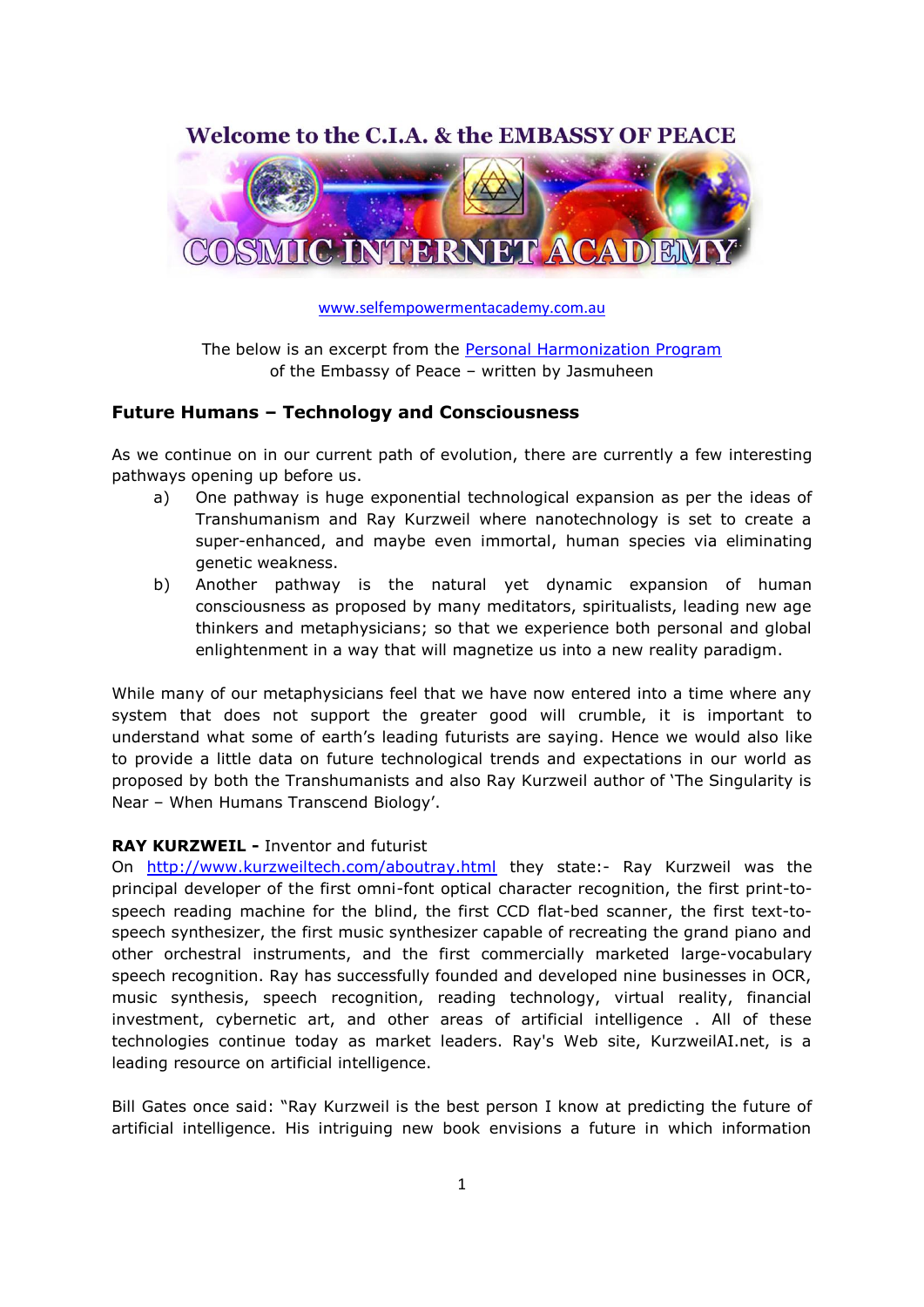technologies have advanced so far and fast that they enable humanity to transcend its biological limitations – transforming our lives in ways we can't yet imagine."

We have taken the following data from the website [www.singularity.com](http://www.singularity.com/) where they say that "Ray Kurzweil is one of the world's leading inventors, thinkers, and futurists, with a twenty-year track record of accurate predictions. Kurzweil was selected as one of the top entrepreneurs by Inc. magazine, which describe him as the "rightful heir to Thomas Edison."

The websites also states:

"At the onset of the twenty-first century, humanity stands on the verge of the most transforming and the most thrilling period in its history. It will be an era in which the very nature of what it means to be human will be both enriched and challenged, as our species breaks the shackles of its genetic legacy and achieves inconceivable heights of intelligence, material progress and longevity.

―For over three decades, the great inventor and futurist Ray Kurzweil has been one of the most respected and provocative advocates of the role of technology in our future. In his classic The Age of Spiritual Machines, he presented the daring argument that with the ever-accelerating rate of technological change, computers would rival the full range of human intelligence at its best. Now, in The Singularity Is Near, he examines the next step in this inexorable evolutionary process: the union of human and machine, in which the knowledge and skills embedded in our brains will be combined with the vastly greater capacity, speed, and knowledge-sharing ability of our own creations.

"That merging is the essence of the Singularity, an era in which our intelligence will become increasingly non-biological and trillions of times more powerful than it is today—the dawning of a new civilization that will enable us to transcend our biological limitations and amplify our creativity. In this new world, there will be no clear distinction between human and machine, real reality and virtual reality. We will be able to assume different bodies and take on a range of personae at will. In practical terms, human aging and illness will be reversed; pollution will be stopped; world hunger and poverty will be solved. Nanotechnology will make it possible to create virtually any physical product using inexpensive information processes and will ultimately turn even death into a soluble problem.

―While the social and philosophical ramifications of these changes will be profound, and the threats they pose considerable, The Singularity Is Near maintains a radically optimistic view of the future course of human development. As such, it offers a view of the coming age that is both a dramatic culmination of centuries of technological ingenuity and a genuinely inspiring vision of our ultimate destiny." End quote.

In his work Kurzweil shares that there is exponential growth in three areas:-

- 1) Artifical Intelligence
- 2) Nantechnology
- 3) Biotechnology and that
- 4) advances in computing at the atomic level means that anything can be computer enhanced. For example not only can our physical systems be technologically enhanced but also Gaia's grid and the cosmic grids or matrix.

Video Link for more data on this:- Ray Kurzweil: How technology's accelerating power will transform us - <http://www.youtube.com/watch?v=IfbOyw3CT6A>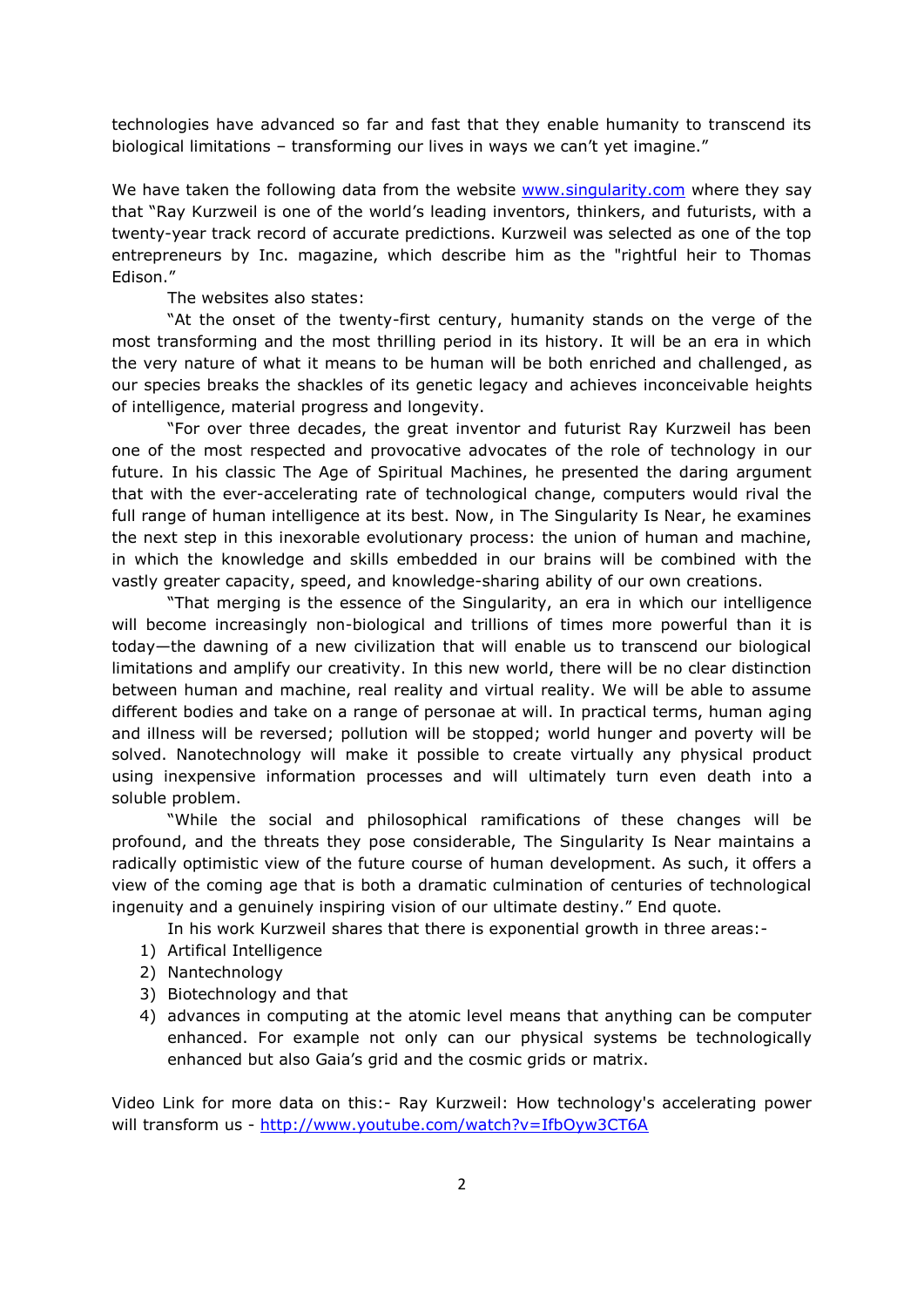But let us move on to assess the technologically enhanced future human more clearly.

## **TRANSHUMANISTS**

## On the Transhumanist website at

[http://www.transhumanism.org/index.php/WTA/faq21/64/,](http://www.transhumanism.org/index.php/WTA/faq21/64/) they share:-

"Some thinkers conjecture that there will be a point in the future when the rate of technological development becomes so rapid that the progress-curve becomes nearly vertical. Within a very brief time (months, days, or even just hours), the world might be transformed almost beyond recognition. This hypothetical point is referred to as the singularity. The most likely cause of a singularity would be the creation of some form of rapidly self-enhancing greater-than-human intelligence." ...

―Enhancing intelligence will, in this scenario, at some point lead to a positive feedback loop: smarter systems can design systems that are even more intelligent, and can do so more swiftly than the original human designers. This positive feedback effect would be powerful enough to drive an intelligence explosion that could quickly lead to the emergence of a superintelligent system of surpassing abilities."

At<http://www.transhumanism.org/index.php/WTA/faq21/46/> they state:-

―Transhumanism is a way of thinking about the future that is based on the premise that the human species in its current form does not represent the end of our development but rather a comparatively early phase. We formally define it as follows:

(1) The intellectual and cultural movement that affirms the possibility and desirability of fundamentally improving the human condition through applied reason, especially by developing and making widely available technologies to eliminate aging and to greatly enhance human intellectual, physical, and psychological capacities.

(2) The study of the ramifications, promises, and potential dangers of technologies that will enable us to overcome fundamental human limitations, and the related study of the ethical matters involved in developing and using such technologies.

―Transhumanism can be viewed as an extension of humanism, from which it is partially derived. Humanists believe that humans matter, that individuals matter. We might not be perfect, but we can make things better by promoting rational thinking, freedom, tolerance, democracy, and concern for our fellow human beings. Transhumanists agree with this but also emphasize what we have the potential to become. Just as we use rational means to improve the human condition and the external world, we can also use such means to improve ourselves, the human organism. In doing so, we are not limited to traditional humanistic methods, such as education and cultural development. We can also use technological means that will eventually enable us to move beyond what some would think of as "human".

"It is not our human shape or the details of our current human biology that define what is valuable about us, but rather our aspirations and ideals, our experiences, and the kinds of lives we lead. To a transhumanist, progress occurs when more people become more able to shape themselves, their lives, and the ways they relate to others, in accordance with their own deepest values. Transhumanists place a high value on autonomy: the ability and right of individuals to plan and choose their own lives. Some people may of course, for any number of reasons, choose to forgo the opportunity to use technology to improve themselves. Transhumanists seek to create a world in which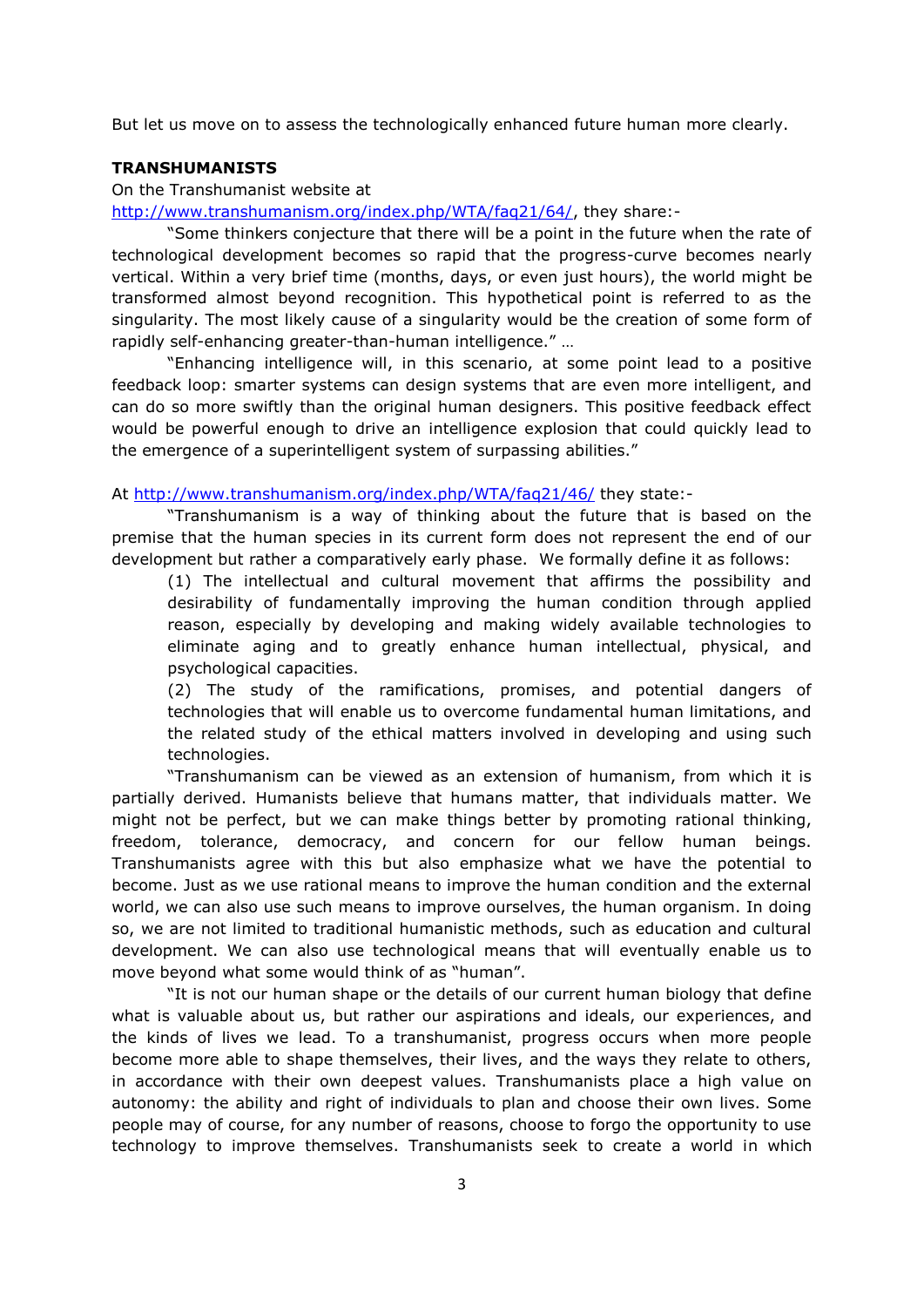autonomous individuals may choose to remain unenhanced or choose to be enhanced and in which these choices will be respected.

―Through the accelerating pace of technological development and scientific understanding, we are entering a whole new stage in the history of the human species. In the relatively near future, we may face the prospect of real artificial intelligence. New kinds of cognitive tools will be built that combine artificial intelligence with interface technology. Molecular nanotechnology has the potential to manufacture abundant resources for everybody and to give us control over the biochemical processes in our bodies, enabling us to eliminate disease and unwanted aging. Technologies such as brain-computer interfaces and neuropharmacology could amplify human intelligence, increase emotional well-being, improve our capacity for steady commitment to life projects or a loved one, and even multiply the range and richness of possible emotions. On the dark side of the spectrum, transhumanists recognize that some of these coming technologies could potentially cause great harm to human life; even the survival of our species could be at risk. Seeking to understand the dangers and working to prevent disasters is an essential part of the transhumanist agenda.

References: World Transhumanist Association. [http://www.transhumanism.org](http://www.transhumanism.org/)

Also on their website at<http://www.transhumanism.org/index.php/WTA/faq21/56/> is the answer to 'What is a posthumanist?'

"It is sometimes useful to talk about possible future beings whose basic capacities so radically exceed those of present humans as to be no longer unambiguously human by our current standards. The standard word for such beings is "posthuman". (Care must be taken to avoid misinterpretation. "Posthuman" does not denote just anything that happens to come after the human era, nor does it have anything to do with the "posthumous". In particular, it does not imply that there are no humans anymore.)

"Many transhumanists wish to follow life paths which would, sooner or later, require growing into posthuman persons: they yearn to reach intellectual heights as far above any current human genius as humans are above other primates; to be resistant to disease and impervious to aging; to have unlimited youth and vigor; to exercise control over their own desires, moods, and mental states; to be able to avoid feeling tired, hateful, or irritated about petty things; to have an increased capacity for pleasure, love, artistic appreciation, and serenity; to experience novel states of consciousness that current human brains cannot access. It seems likely that the simple fact of living an indefinitely long, healthy, active life would take anyone to posthumanity if they went on accumulating memories, skills, and intelligence.

"Posthumans could be completely synthetic artificial intelligences, or they could be enhanced uploads [see "What is uploading?"], or they could be the result of making many smaller but cumulatively profound augmentations to a biological human. The latter alternative would probably require either the redesign of the human organism using advanced nanotechnology or its radical enhancement using some combination of technologies such as genetic engineering, psychopharmacology, anti-aging therapies, neural interfaces, advanced information management tools, memory enhancing drugs, wearable computers, and cognitive techniques.

―Some authors write as though simply by changing our self-conception, we have become or could become posthuman. This is a confusion or corruption of the original meaning of the term. The changes required to make us posthuman are too profound to be achievable by merely altering some aspect of psychological theory or the way we